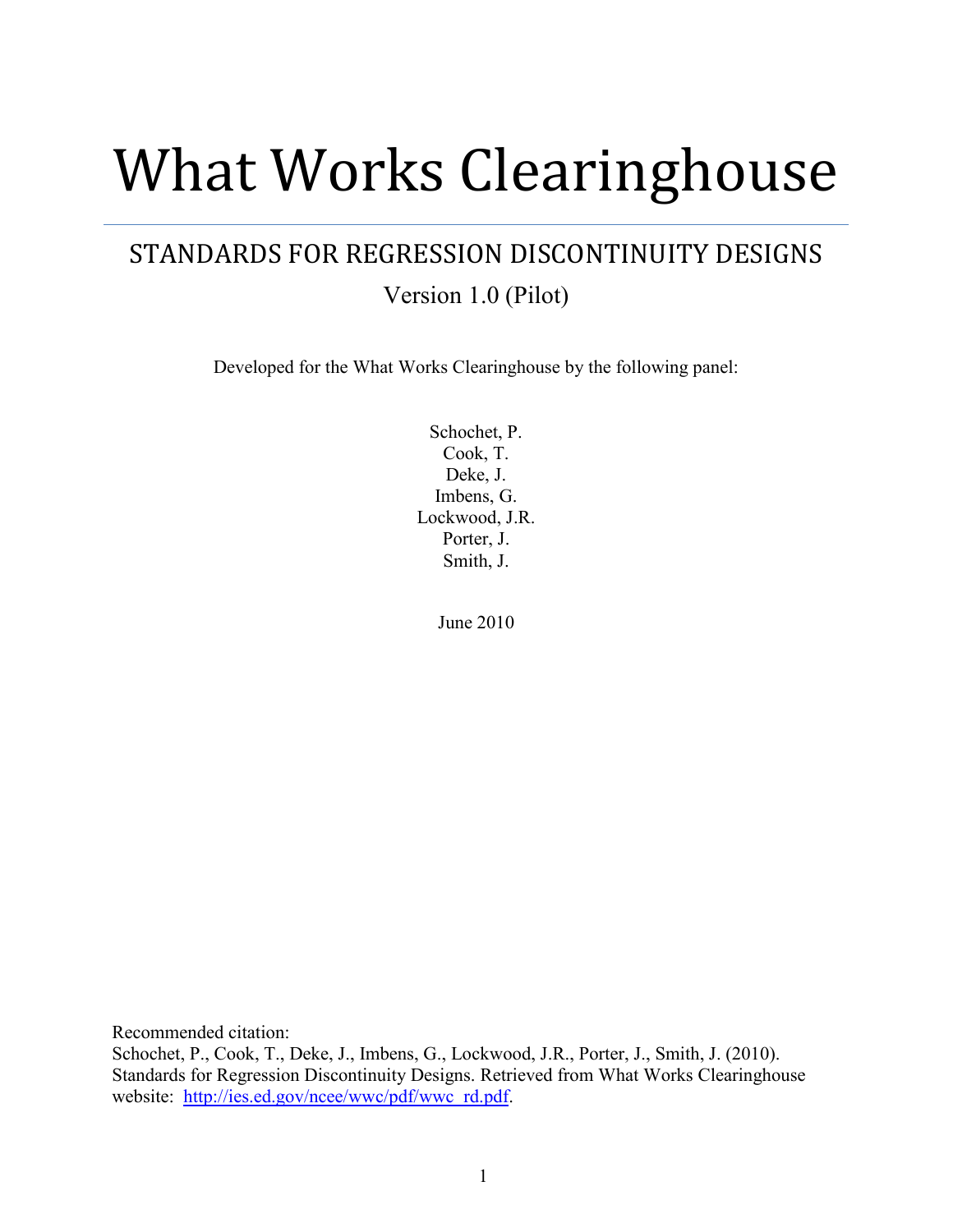#### **STANDARDS FOR REGRESSION DISCONTINUITY DESIGNS**

Regression discontinuity (RD) designs are increasingly used by researchers to obtain unbiased estimates of the effects of education-related interventions. These designs are applicable when a continuous "scoring" rule is used to assign the intervention to study units (for example, school districts, schools, or students). Units with scores below a pre-set cutoff value are assigned to the treatment group and units with scores above the cutoff value are assigned to the comparison group, or vice versa. For example, students may be assigned to a summer school program if they score below a preset point on a standardized test, or schools may be awarded a grant based on their score on an application.

Under an RD design, the effect on an intervention can be estimated as the difference in mean outcomes between treatment and comparison group units, adjusting statistically for the relationship between the outcomes and the variable used to assign units to the intervention, typically referred to as the "forcing" or "assignment" variable. A regression line (or curve) is estimated for the treatment group and similarly for the comparison group, and the difference in average outcomes between these regression lines at the cutoff value of the forcing variable is the estimate of the effect of the intervention. Stated differently, an effect occurs if there is a "discontinuity" in the two regression lines at the cutoff. This estimate pertains to average treatment effects for units right at the cutoff. RD designs generate unbiased estimates of the effect of an intervention if (1) the relationship between the outcome and forcing variable can be modeled correctly and (2) the forcing variable was not manipulated to influence treatment assignments.

This document presents criteria under which RD designs *Meet WWC Evidence Standards* and *Meet WWC Evidence Standards with Reservations*.

## **Assessing Whether a Study Qualifies as an RD Study**

A study qualifies as an RD study if it meets *all* of the following criteria:

• *Treatment assignments are based on a forcing variable; units with scores at or above (or below) a cutoff value are assigned to the treatment group while units with scores on the other side of the cutoff are assigned to the comparison group.* For example, an evaluation of a tutoring program could be classified as an RD study if students with a reading test score at or below 30 are admitted to the program and students with a reading test score above 30 are not. As another example, a study examining the impacts of grants to improve teacher training in local areas could be considered an RD study if grants are awarded to only those sites with grant application scores that are at least 70. In some instances, RD studies may use multiple criteria to assign the treatment to study units. For example, a student may be assigned to an after-school program if the student's reading score is below 30  $or$  math score is below  $40<sup>1</sup>$  $40<sup>1</sup>$  $40<sup>1</sup>$  As with RCTs, noncompliance with treatment assignment is permitted, but the study must still meet the criteria below to meet evidence standards. Two additional criteria for the forcing variable are:

<span id="page-1-0"></span> $1$  For ease of exposition, the remainder of this document will refer to one cutoff.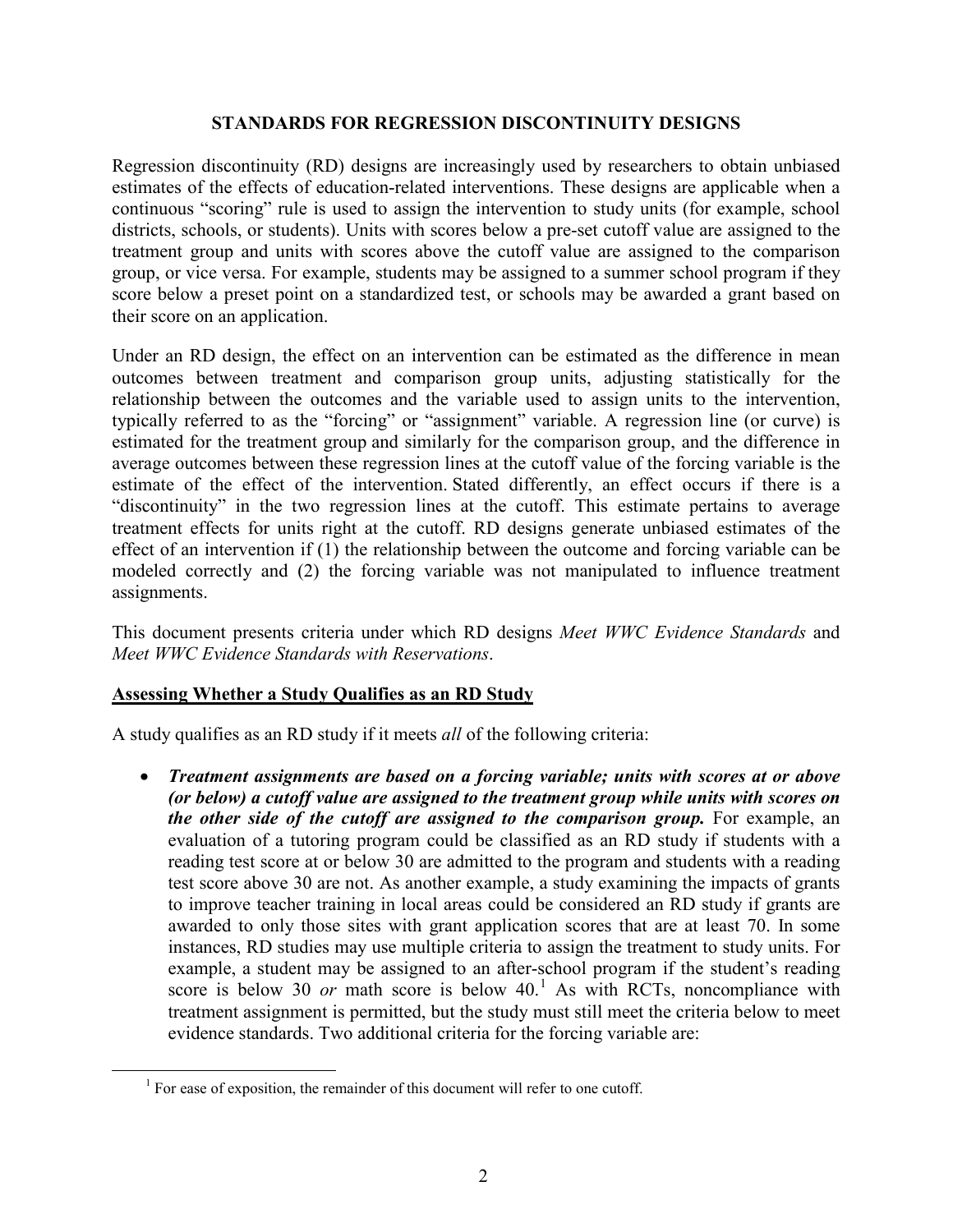- o *The forcing variable must be ordinal with a sufficient number of unique values*. This condition is required to model the relationship between the outcomes and forcing variable. The forcing variable should never be based on cardinal (nonordinal) categories (like gender or race). The analyzed data must also include at least four unique values of the forcing variable below the cutoff and four unique values above the cutoff.
- o *There must be no factor confounded with the forcing variable*. The cutoff value for the forcing variable must not be used to assign students to interventions other than the one being tested. For example, free/reduced-price lunch (FRPL) status cannot be the basis of an RD design, because FRPL is used as the eligibility criteria for a wide variety of services. This criterion is necessary to ensure that the study can isolate the causal effects of the tested intervention from the effects of other interventions.

If a study claims to be based on an RD design, but does not have these properties, the study does not meet standards as an RD design.

#### **Possible Designations for Studies Using RD Designs**

Once a study is determined to be an RD design, the study can receive one of three designations based on the set of criteria described below:

- 1. *Meets Evidence Standards.* To qualify, a study must meet each of the four individual standards listed below without reservations.
- 2. *Meets Evidence Standards with Reservations.* To qualify, a study must meet standards 1, 2, and 4, with or without reservations.
- 3. *Does Not Meet Evidence Standards.* If a study fails to meet standard 1, 2, or 4.

## **Standard 1: Integrity of the Forcing Variable**

A key condition for an RD design to produce unbiased estimates of effects of an intervention is that there was no systematic manipulation of the forcing variable. This situation is analogous to the non-random manipulation of treatment and control group assignments under an RCT. In an RD design, manipulation means that scores for some units were systematically changed from their true values to influence treatment assignments. With nonrandom manipulation, the true relationship between the outcome and forcing variable can no longer be identified, which could lead to biased impact estimates.

Manipulation is possible if "scorers" have knowledge of the cutoff value and have incentives to change unit-level scores to ensure that some units are assigned to a specific research condition. Stated differently, manipulation could occur if the scoring and treatment assignment processes are not independent. It is important to note that manipulation of the forcing variable is *different* than treatment status noncompliance (which occurs if some treatment group members do not receive intervention services or some comparison group members receive embargoed services).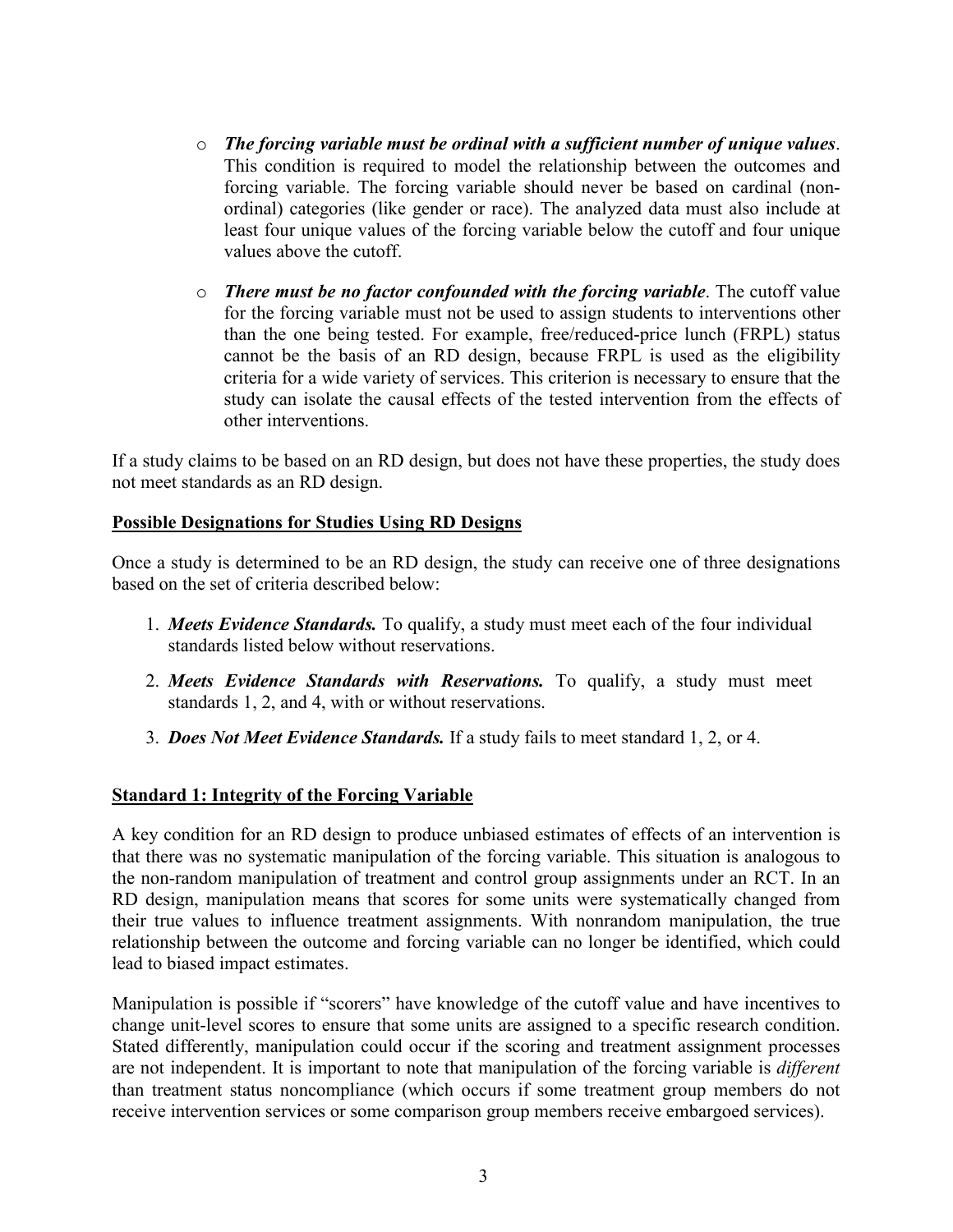The likelihood of manipulation will depend on the nature of the forcing variable, the intervention, and the study design. For example, manipulation is likely to be less plausible if the forcing variable is a standardized test score than if it is a student assessment conducted by teachers who also have input into treatment assignment decisions. As another example, manipulation is unlikely if the researchers themselves determined the cutoff value using an existing forcing variable (for example, a score from a test that was administered prior to the implementation of the study).

In all RD studies, the integrity of the forcing variable should be established both institutionally and statistically.

**Criterion A**. The institutional integrity of the forcing variable should be established by an adequate description of the scoring and treatment assignment process. This description should indicate the forcing variable used, the cutoff value that was selected, who selected the cutoff (for example: researchers, school personnel, curriculum developers), who determined values of the forcing variable (for example, who scored a test), and when the cutoff was selected relative to determining the values of the forcing variable. This description must show that manipulation was unlikely because scorers had little opportunity or little incentive to change "true" scores in order to allow or deny specific individuals access to the intervention. If there is both a clear opportunity to manipulate scores and a clear incentive (for example, in an evaluation of a math curriculum if a placement test is scored by the curriculum developer after the cutoff is known) then the study does not satisfy this standard.

**Criterion B**. The statistical integrity of the forcing variable should be demonstrated by using statistical tests found in the literature or a graphical analysis to establish the smoothness of the density of the forcing variable right around the cutoff. This is important to establish because there may be incentives for scorers to manipulate scores to make units just eligible for the treatment group (in which case, there may be an unusual mass of units near the cutoff). If a statistical test is provided, it should fail to reject the null hypothesis of continuity in the density of the forcing variable. If a graphical analysis is provided (such as a histogram or other type of density plot), there should not be strong evidence of a discontinuity at the cutoff that is obviously larger than discontinuities in the density at other points (some small discontinuities may arise when the forcing variable is discrete). If both are provided then the statistical test will take precedence, unless the statistical test indicates no discontinuity but the graphical analysis provides very strong evidence to the contrary.

*To meet this standard without reservations*, both criteria must be satisfied.

*To meet this standard with reservations*, one of the two criteria must be satisfied.

*A study fails this standard* if neither criterion is satisfied.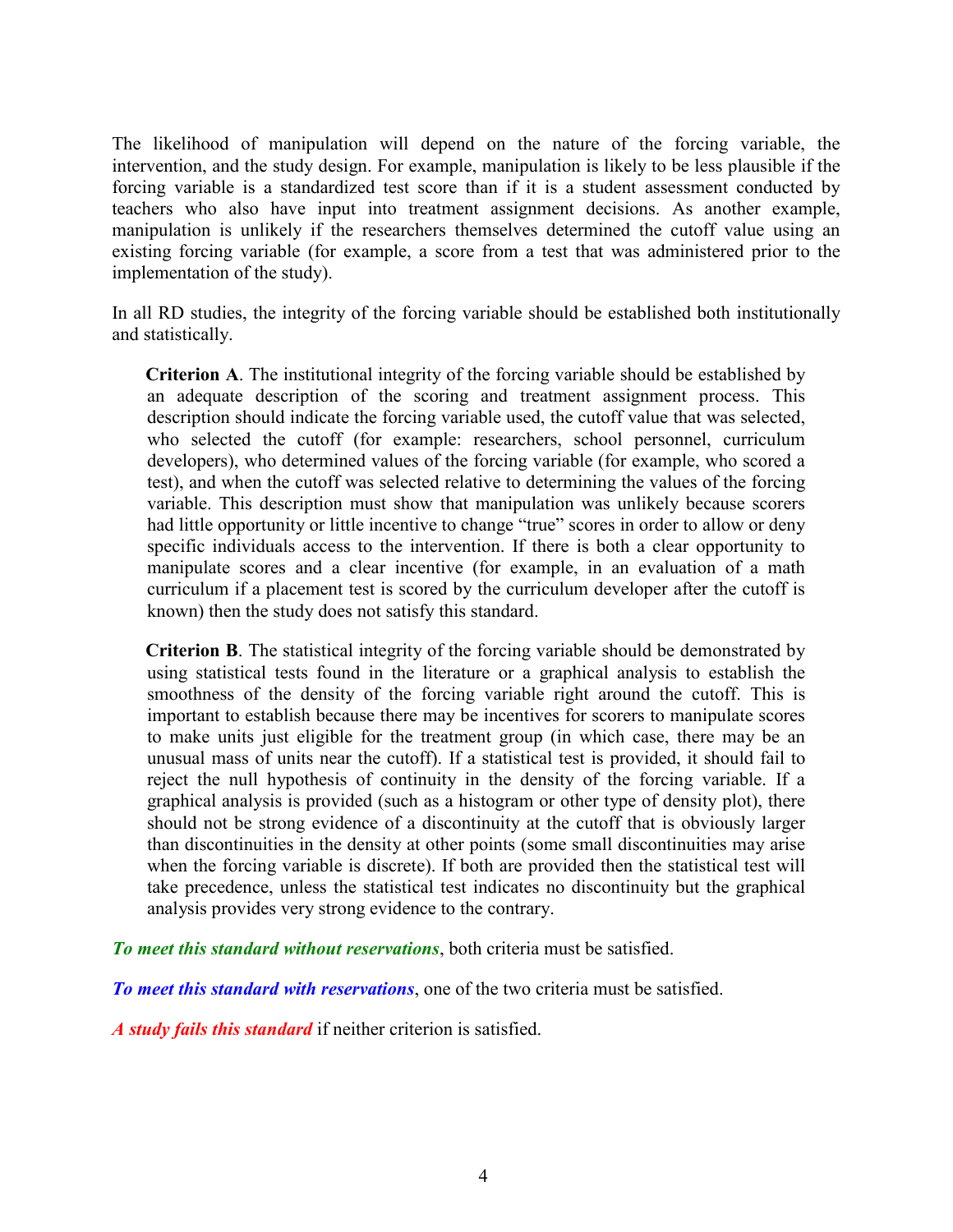#### **Standard 2: Attrition**

An RD study must report the number of students (teachers, schools, etc.) who were assigned to the treatment and comparison group samples, and the proportion of students (teachers, schools, etc.) with outcome data who were included in the impact analysis (that is, response rates). Both overall attrition and attrition by treatment status must be reported.

*To meet this standard without reservations*, an RD study must meet the WWC randomized control trial (RCT) standards for attrition. The study authors can calculate overall and differential attrition either for the entire research sample or for only students near the cutoff value of the forcing variable.

*A study fails this standard* if attrition information is not available or if the above conditions are not met. A study that fails this standard could potentially be reviewed as a QED if equivalence is established on key baseline covariates (in this case, the forcing variable is not exempt from the equivalence requirement, described below).

#### **Standard 3: Continuity of the Outcome-Forcing Variable Relationship**

To obtain a rigorous impact estimate of a key outcome under an RD design, there must be strong evidence that in the absence of the intervention, there would be a smooth relationship between the outcome and the forcing variable at the cutoff score. This condition is needed to ensure that any observed discontinuity in the outcomes of treatment and comparison group units at the cutoff can be attributable to the intervention.

This smoothness condition cannot be checked directly, although there are two indirect approaches that should be used. The first approach is to test whether, conditional on the forcing variable, key *baseline* covariates that are correlated with the outcome variable (as identified in the review protocol for the purpose of establishing equivalence) are continuous at the cutoff. This means that the intervention should have no "impact" on baseline covariates at the cutoff. Particularly important baseline covariates for this analysis are pre-intervention measures of the key outcome variables (for example, pretests). This requirement is waived for any key covariate that is used as the RD forcing variable.

The second approach for assessing the smoothness condition is to use statistical tests or graphical analyses to examine whether there are discontinuities in the outcome-forcing variable relationship at values away from the cutoff. This involves testing for "impacts" at values of the forcing variable where there should be no impacts, such as the medians of points above or below the cutoff value (Imbens and Lemieux 2008). The presence of such discontinuities (impacts) would imply that the relationship between the outcome and the forcing variable at the cutoff may not be truly continuous, suggesting that observed impacts at the cutoff may not be due to the intervention.

Two criteria determine whether a study meets this standard.

**Criterion A**. Baseline (or pre-baseline) equivalence on key covariates (as identified in the review protocol) should be demonstrated at the cutoff value of the forcing variable. This involves calculating an impact at the cutoff on the covariate of interest. This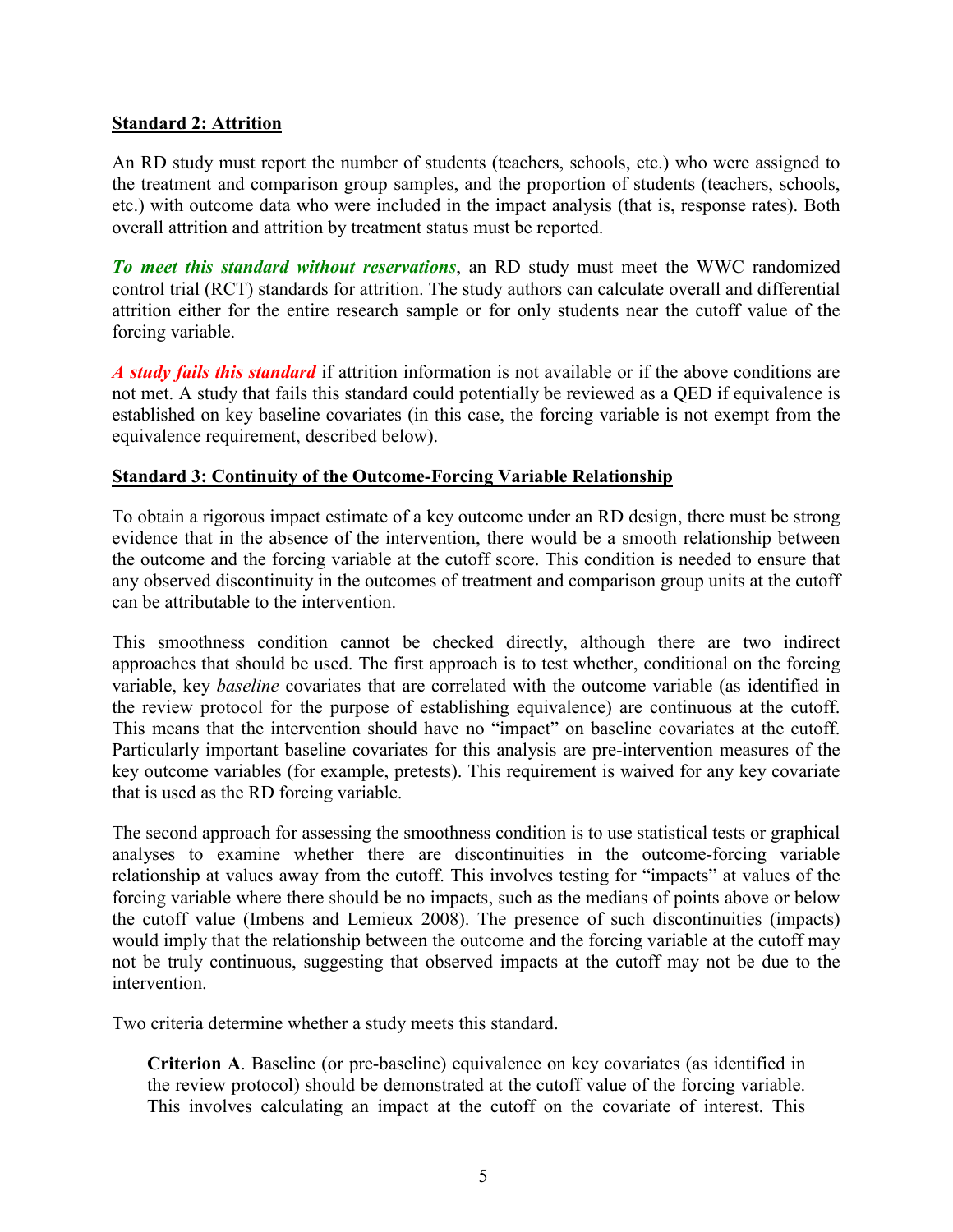requirement is waived if the variable on which equivalence must be established is the forcing variable (for example, a baseline test score).

**Criterion B**. There should be no evidence (using statistical tests or graphical analyses) of an unexplainable discontinuity in the outcome-score relationship at score values other than at the cutoff value. An example of an "explainable" discontinuity is one that corresponds to some other known intervention that was also administered using the same forcing variable but with a different cutoff value.

*To meet this standard without reservations*, both criteria must be satisfied. If criterion A is waived (see above), it can be regarded as satisfied.

*A study fails this standard* if either criterion is not satisfied. If criterion A is waived (see above), it can be regarded as satisfied.

#### **Standard 4: Functional Form and Bandwidth**

Unlike with RCTs, statistical modeling plays a central role in estimating impacts in an RD study. The most critical aspects of the statistical modeling are (1) the functional form specification of the relationship between the outcome and the forcing variable, and (2) the appropriate range of forcing variable values for selecting the sample (that is, the *bandwidth* around the cutoff value). Five criteria determine whether a study meets this standard.

**Criterion A**. The average treatment effect for an outcome must be estimated using a statistical model that controls for the forcing variable. Other baseline covariates may also be included in the statistical models, though they are not required. For both bias and variance considerations, it is never acceptable to estimate an impact by comparing the mean outcomes of treatment and comparison group members without adjusting for the forcing variable (even if there is a weak relationship between the outcome and forcing variable).

**Criterion B**. A graphical analysis displaying the relationship between the outcome and forcing variable—including a scatter plot and a fitted curve—must be included in the report. The display must be consistent with the choice of bandwidth and the functional form specification for the analysis. For example, if the graphical analysis shows a nonlinear relationship between the outcome and the forcing variable, then the functional form of the impact regression should also be nonlinear, or the bandwidth should be restricted to the range of data that is approximately linear on either side of the cutoff. One way to assess whether the bandwidth or functional form was appropriately chosen is to measure the sensitivity of impacts to the inclusion of observations in the tails of the forcing variable distribution.

**Criterion C**. Evidence must be provided that an appropriate parametric, semiparametric, or nonparametric model was fit to the data. For a parametric approach, the adopted functional form (for example, a polynomial specification) must be shown to be the best fit to the data using statistical significance of higher order terms or a recognized "best fit" criterion (for example, the polynomial degree could be chosen to minimize the Akaike Information Criteria). Alternatively, a local regression or related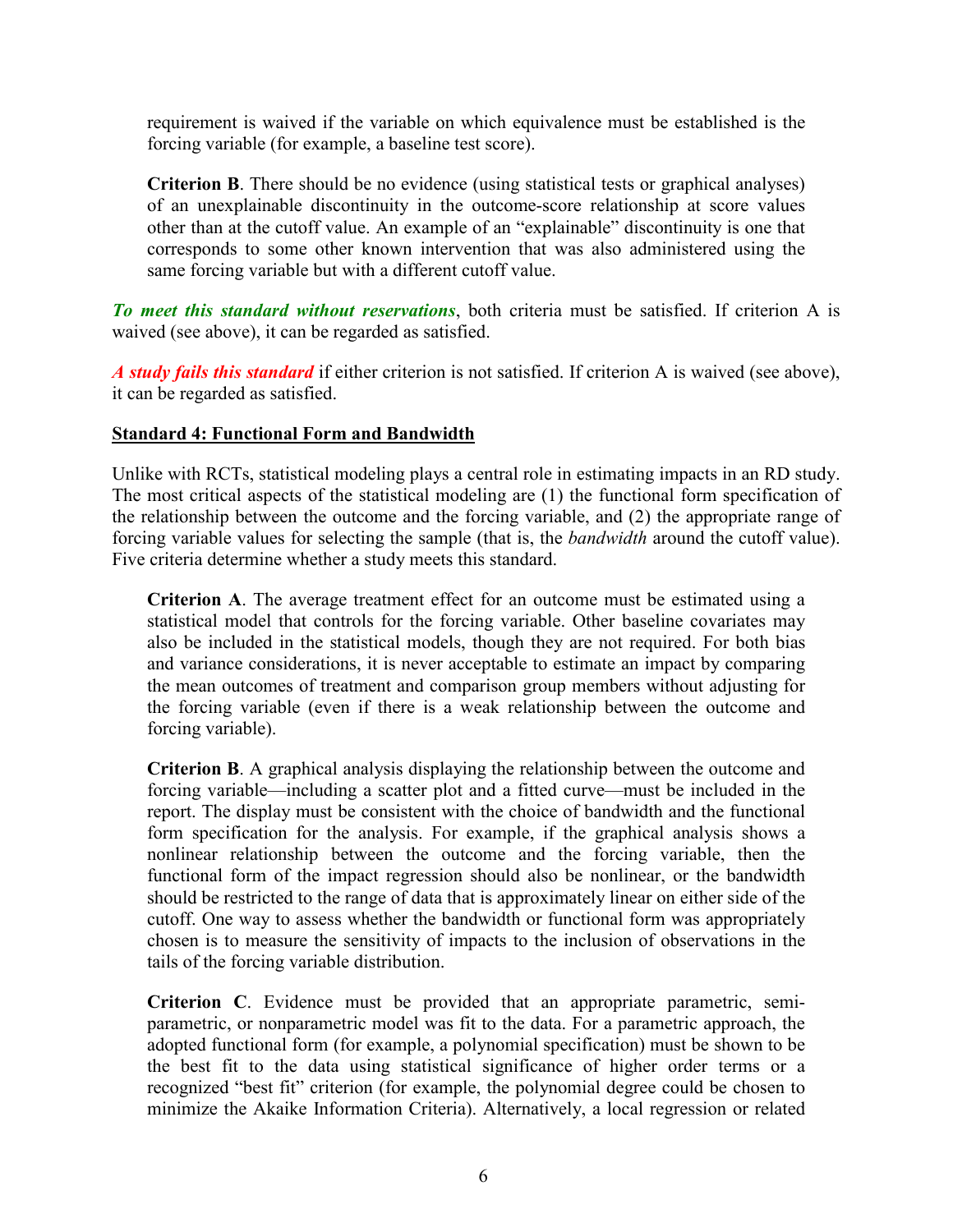nonparametric approach can be used, where the chosen bandwidth is justified using an approach such as cross-validation (or other similar approaches found in the literature). In the event that competing models are plausible, evidence of the robustness of impact findings to alternative model specifications should be provided.

**Criterion D**. If the estimate of the relationship between the outcome and the forcing variable is constrained to be the same on both sides of the cutoff (for example, a line that is constrained to have the same slope on both sides of the cutoff), then empirical support (either a statistical test or graphical evidence) for that constraint must be provided.

**Criterion E**. If the reported impact is an average of impacts across multiple sites (where, for example, a different cutoff or forcing variable is used in each site), each site impact should be estimated separately. The model used in each site should be justified using the criteria discussed above.

*To meet this standard without reservations*, all five of the criteria must be satisfied.

*To meet this standard with reservations*, Criteria A and D must be satisfied. In addition either B or C must also be satisfied.

*A study fails this standard* if Criterion A is not satisfied, or criterion D is not satisfied, or if both criteria B and C are not satisfied.

#### **Reporting Requirement**

Truly continuous forcing variables are likely to be rare in education studies. For example, test scores are not truly continuous – they often have a finite number of unique values because every test has a finite number of questions. If a forcing variable has a very small number of unique values (for example, a letter grade on an A-F scale) then it is not possible to estimate the relationship between the outcome and the forcing variable. Thus, we require at least 4 categories above and below the cutoff for a study to be eligible for review as an RD design. However, even in cases with a larger (but still discrete) number of unique values of the forcing variable standard errors must be estimated appropriately to account for the clustering of students at unique values of the forcing variable (see Lee and Card 2008).

As is the case in RCT designs, clustering of students should not cause biased estimates of the impact of the intervention, so if study authors do not appropriately account for the clustering of students, a study can still meet WWC standards if it meets the standards described above. However, since the statistical significance of findings is used for the rating of the effectiveness of an intervention, study authors must account for clustering using an appropriate method (for example, the method proposed in Lee and Card 2008) in order for findings reported by the author to be included in the rating of effectiveness. If the authors do not account for clustering, then the WWC will not rely on the statistical significance of the findings from the study. However, the findings can still be included as "substantively important" if the effect size is 0.25 standard deviation or greater.